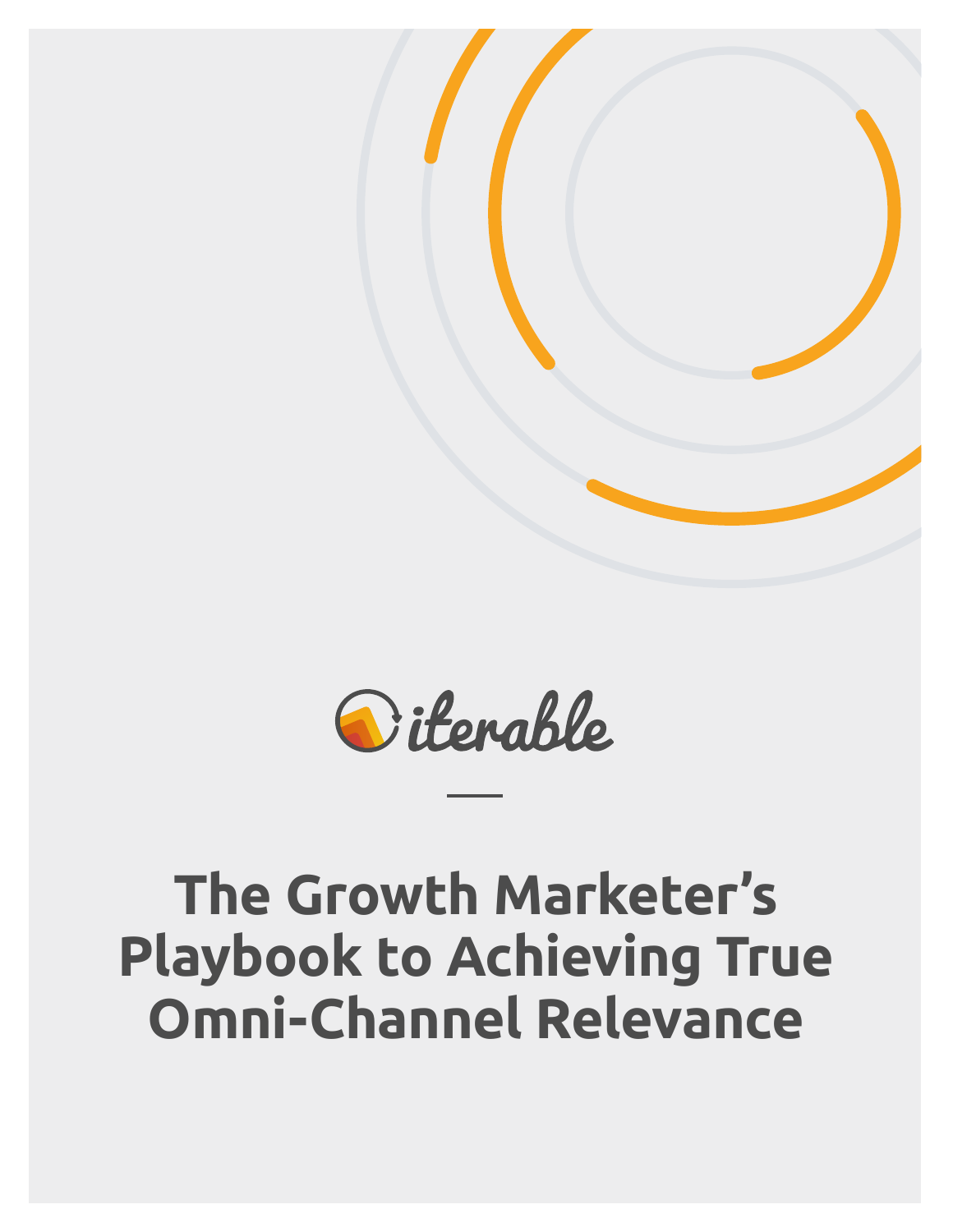## **Table of Contents**

| Introduction                                        | 3              |
|-----------------------------------------------------|----------------|
| Improve the Inbox: Engage Effectively With Email    | $\overline{4}$ |
| So Old It's New Again: Dominate Direct Mail         | 6              |
| On the Move: Make the Most of All Mobile Channels   | 8              |
| Embrace the Browser: Power Up With Web Push         | 10             |
| Keys to the Kingdom: Maximizing Social Data Returns | 12             |
| Why Savvy Growth Marketers Choose Iterable          | 14             |
| How Is Iterable Different?                          | 15             |

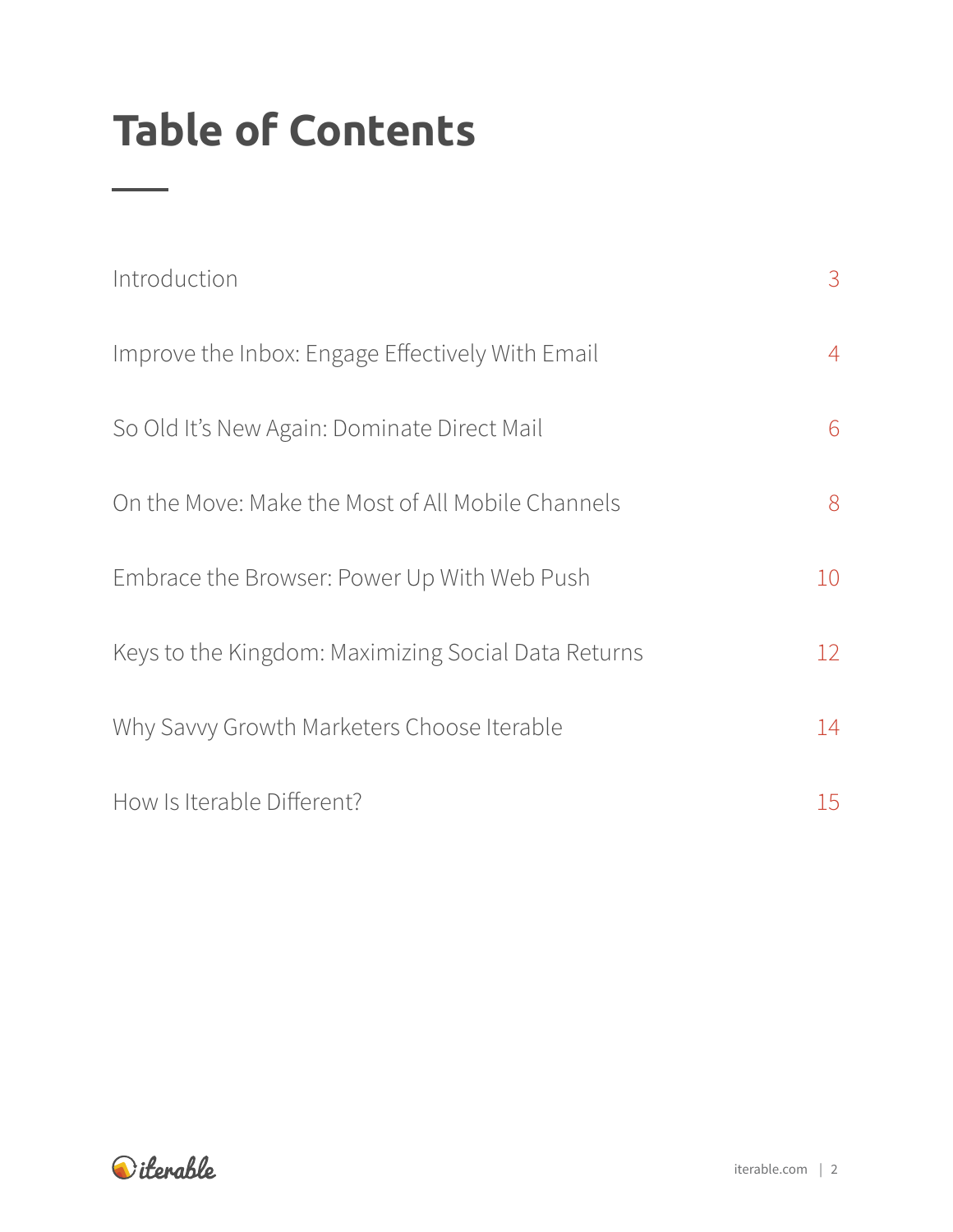## **Introduction**

Consumers are bombarded by hundreds of competing messages every day, many of which lack any specific relevance to them. As they become more and more fatigued from this excess noise, consumers are becoming more adept and emboldened to tune all a brand's marketing efforts out if they miss the mark.

In fact, a recent study showed 94% of consumers have [discontinued](https://www.marketingmag.com.au/hubs-c/customers-frustrated-irrelevant-marketing-messages/) a relationship with a brand after receiving irrelevant messaging.

A leading cause of ineffective marketing stems from inconsistent consumer messaging across different channels—email, direct mail, mobile, web push and social media. According to [Accenture](https://www.accenture.com/us-en/~/media/Accenture/Conversion-Assets/DotCom/Documents/Global/PDF/Industries_2/accenture-new-omni-channel-approach-serving-customers.pdf), 80% of consumers receive a fragmented experience as they engage with a brand across their multiple channels.

So how can brands cut through this noise and build the consistent experience that consumers actually welcome? To do this, growth marketers must create "omni-channel relevance" by creating one-to-one personalization that is consistent across all channels and at scale.

Inside the Growth Marketer's Playbook, we walk through each of these channels and discuss best practices for captivating your audiences, activating your data and automating intelligent campaigns.

Reference this guide often as you learn to unleash true omni-channel relevance at scale.

The Roadblocks Impeding True Omni-Channel Relevance

## **Multiple point solutions create inconsistent consumer experiences.**  This makes it nearly impossible to seamlessly create and

execute true omni-channel customer journeys.

#### **Customer data in silos is ineffective.**

Marketers need real-time access to robust, live profiles for every subscriber that leverages data from all first and third-party sources.

#### **Long times to market hinder ROI.**

Modern marketers need a system that can be deployed quickly without extensive professional services or the need for a dedicated platform administrator.

#### **Complex, legacy tools are built for developers, not marketers.**

Marketers' skills lie in audience acquisition strategies, content and campaign creation and targeted messaging development...not running custom SQL queries!

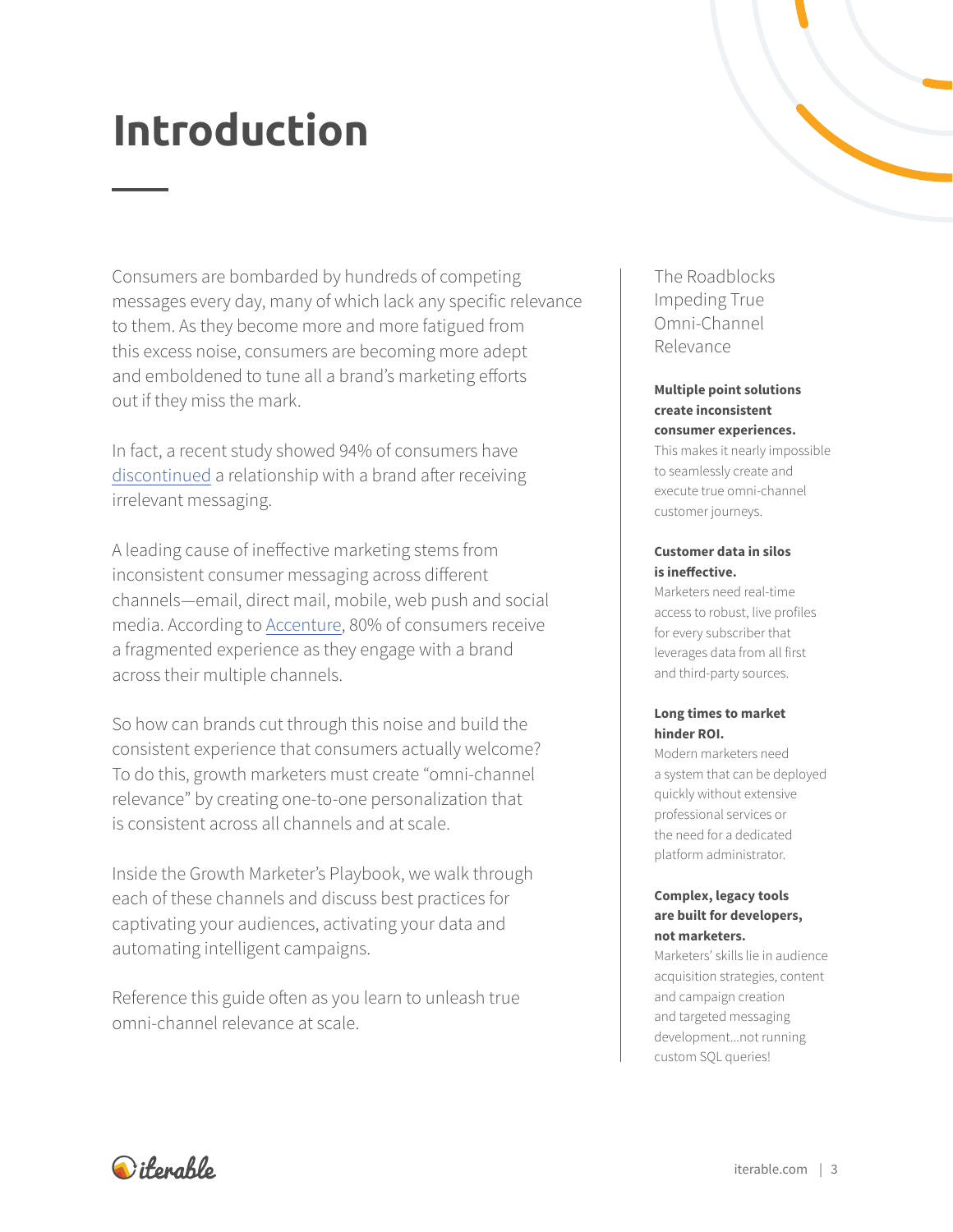

## **Improve the Inbox: Engage Effectively With Email**

Email marketing continues to be the [best digital channel for ROI](https://econsultancy.com/blog/64614-email-remains-the-best-digital-channel-for-roi/), so delivering dynamic, personalized messaging to the inboxes of your subscribers is of the utmost importance when it comes to achieving omni-channel relevance. In fact, for [72 percent](https://econsultancy.com/blog/64614-email-remains-the-best-digital-channel-for-roi/) of consumers, email is the preferred messaging channel.

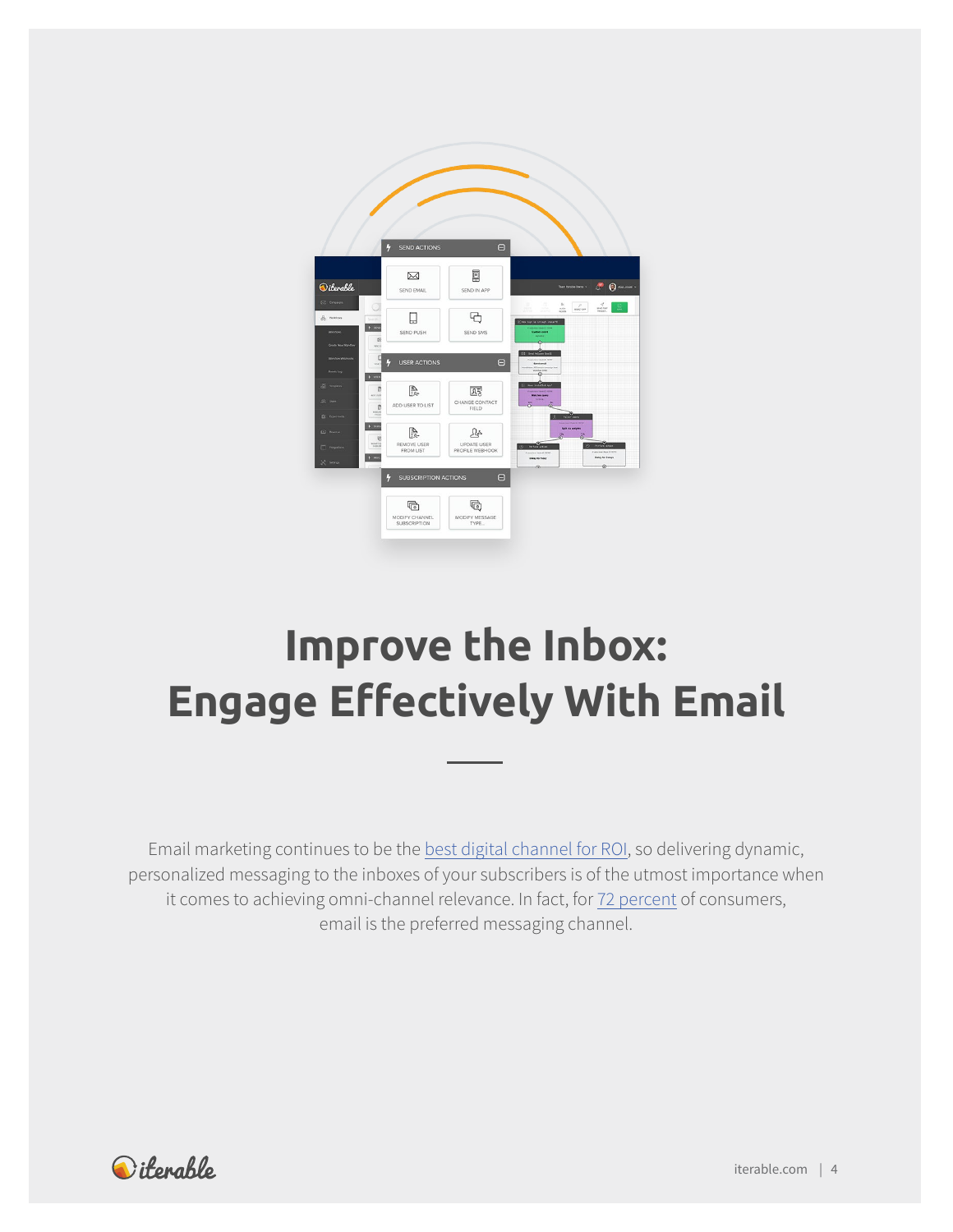## **Here are the three critical email campaigns you need to captivate consumers across the entire customer journey, as well as key recommendations to optimize their performance.**



#### **Achieve a Warmer Welcome**

You never get a second chance to make a great first impression. A multi-touch welcome email campaign is essential when introducing a new subscriber to your brand. You can build rapport by assigning clear objectives and low-hurdle calls to action to each email in your welcome series: start by sending new customers a discount or incentive, then encourage ways for them to get more involved, such as downloading a mobile app or following the company on social media.



#### **Build Better Blasts**

Growth marketing technology has come a long way since the ESPs of yesteryear, and now marketers can create personalized messages based on real-time individual actions and behaviors. The most memorable blast emails are ones that take advantage of high visual appeal with animated effects and dynamic content. Just make sure to understand your subscribers' preferences, so your brand can send messages they'd like to receive at the right frequency.



#### **Re-Engage Lapsed Customers**

Acquiring a new customer [costs](https://hbr.org/2014/10/the-value-of-keeping-the-right-customers) five to 25 times more than retaining an existing one. Preventing churn is a core objective for most businesses, and yet, it's astonishing how little B2C companies are doing to win back subscribers. Prepare past the honeymoon period by deploying a dedicated email campaign that requests customer feedback and offers enticing incentives to convince consumers to re-engage with your brand.

Email remains one of the most effective channels for engaging audiences, but that doesn't suggest that marketers have perfected this art. As a keystone of your omni-channel experience, look to deliver purpose and personalization in each of your messages.



**66%** 66% of businesses use [behavioral triggers](http://www.emailmonday.com/email-marketing-future) to innovate with email.

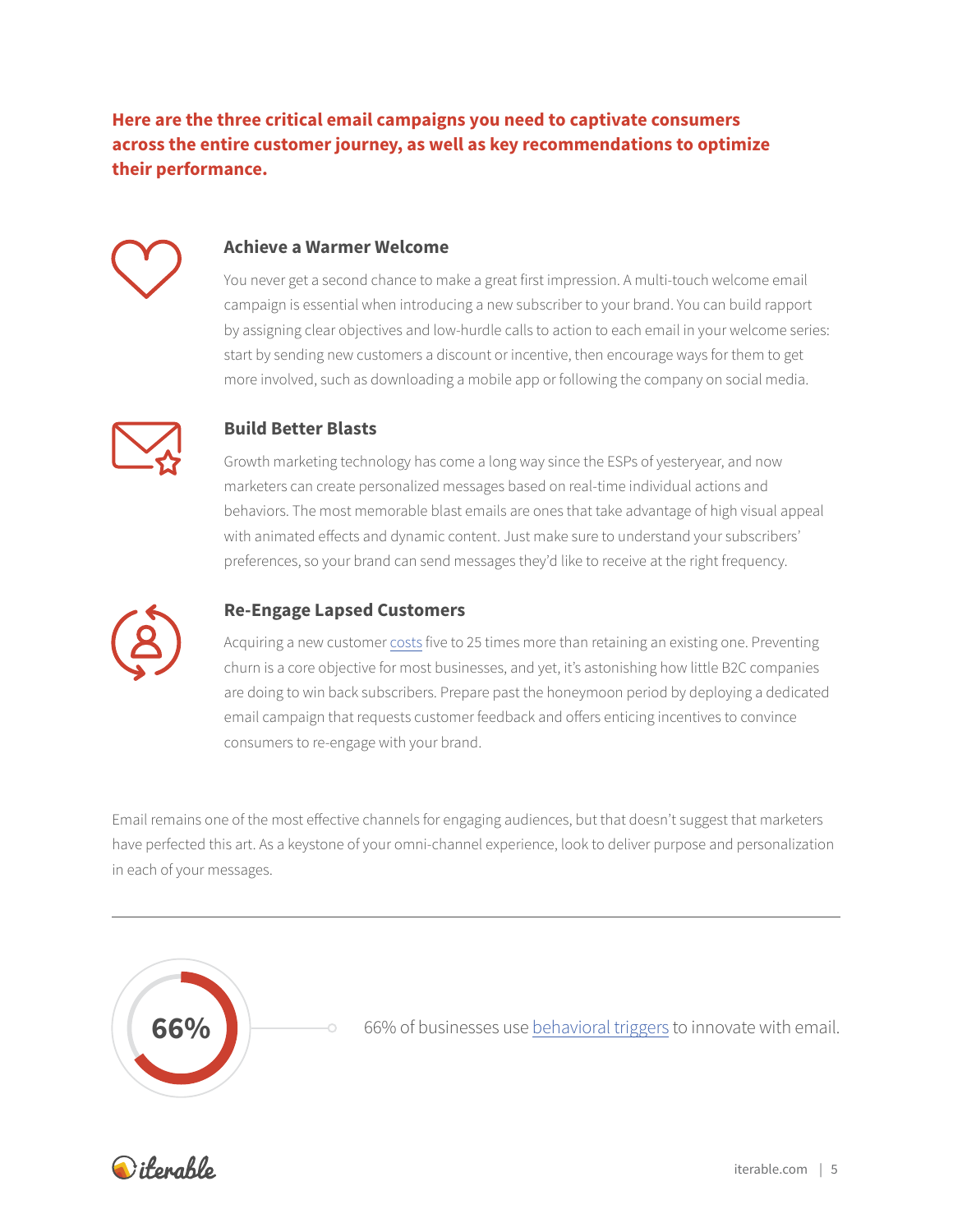

## **So Old It's New Again: Dominate Direct Mail**

Connecting the inboxes and mailboxes of your customers is key to delivering a seamless omni-channel experience. Direct mail campaigns present an opportunity to have customers physically engage with your messaging and can be an incredibly valuable channel to strengthen brand loyalty.

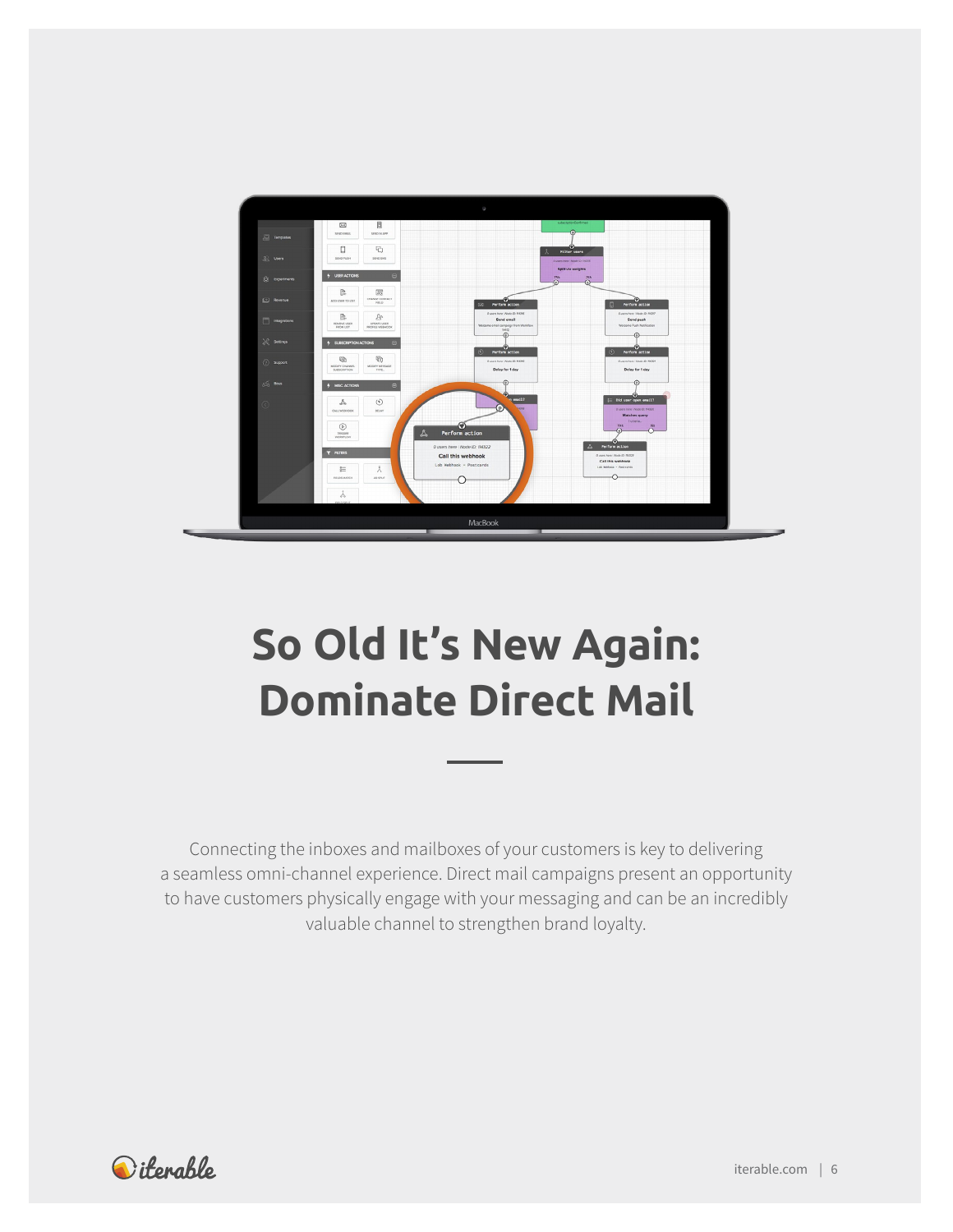## **We've identified three best practices to ensure you're maximizing your returns from mailbox to purchase.**



### **Strategically Segment Your Subscribers**

Sophisticated segmentation involves targeting direct mail subscribers using individual behaviors and custom event triggers. Align your messaging and delivery date closely with your customer's lifecycle to ensure that your content will be complementary to their current experience. Generating this type of behavior-based customer segmentation is a great way to maximize the relevance of your mail and put a new spin on a traditional medium.



### **Personalize and Deliver Value**

Use your direct mail campaigns to highlight that you understand your customers and know what they want, when they want. Crafting your messaging strategy around personalization markers like location, age, gender, purchase histories and more captivates attention and can spare your letter from the junk mail pile. Activating personalized data which resonates at the individual's level demonstrates consistency across your online and offline channels.



#### **Assign Clear Calls To Action**

Promotional content like exclusive offers, sales and announcements offer consumers a tried-and-true way to tangibly engage with brands. But if your mailer CTAs are unclear, it's going to be incredibly difficult to gauge campaign effectiveness. Unique time-stamped goals like making specific purchases, visiting a webpage or engaging on social media elicit specific, measurable audience actions. Analyzing these results post-launch will inform responsiveness levels and help you optimize future direct mail campaigns.

As marketers learn to better wield customer data from direct mail campaigns, expect to see the boundaries blur between digital and physical channels. Marketers who understand the value of true omni-channel relevance will emerge as the leaders of their respective industries.



84% of consumers [reported](http://www.ddprints.com/downloads/infotrends_whitepaper_march_2016.pdf) that personalization made them more likely to open a direct mail piece.

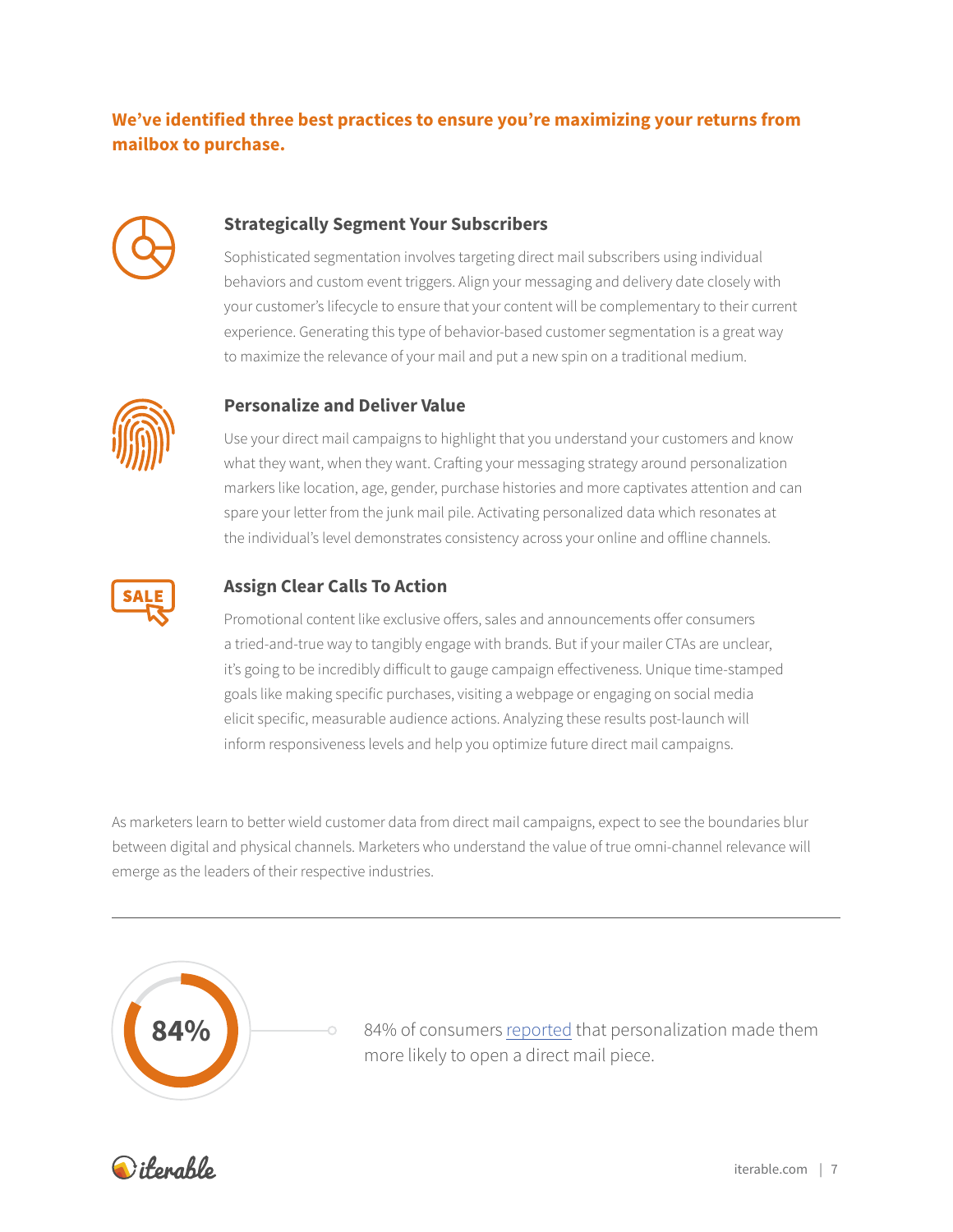

## **On the Move: Make the Most of All Mobile Channels**

To optimize their omni-channel marketing strategy, B2C companies must lead consumers down a deliberate path to purchase, wherever they are. Creating seamless, intelligent campaigns requires automating personalized outreach across all devices.

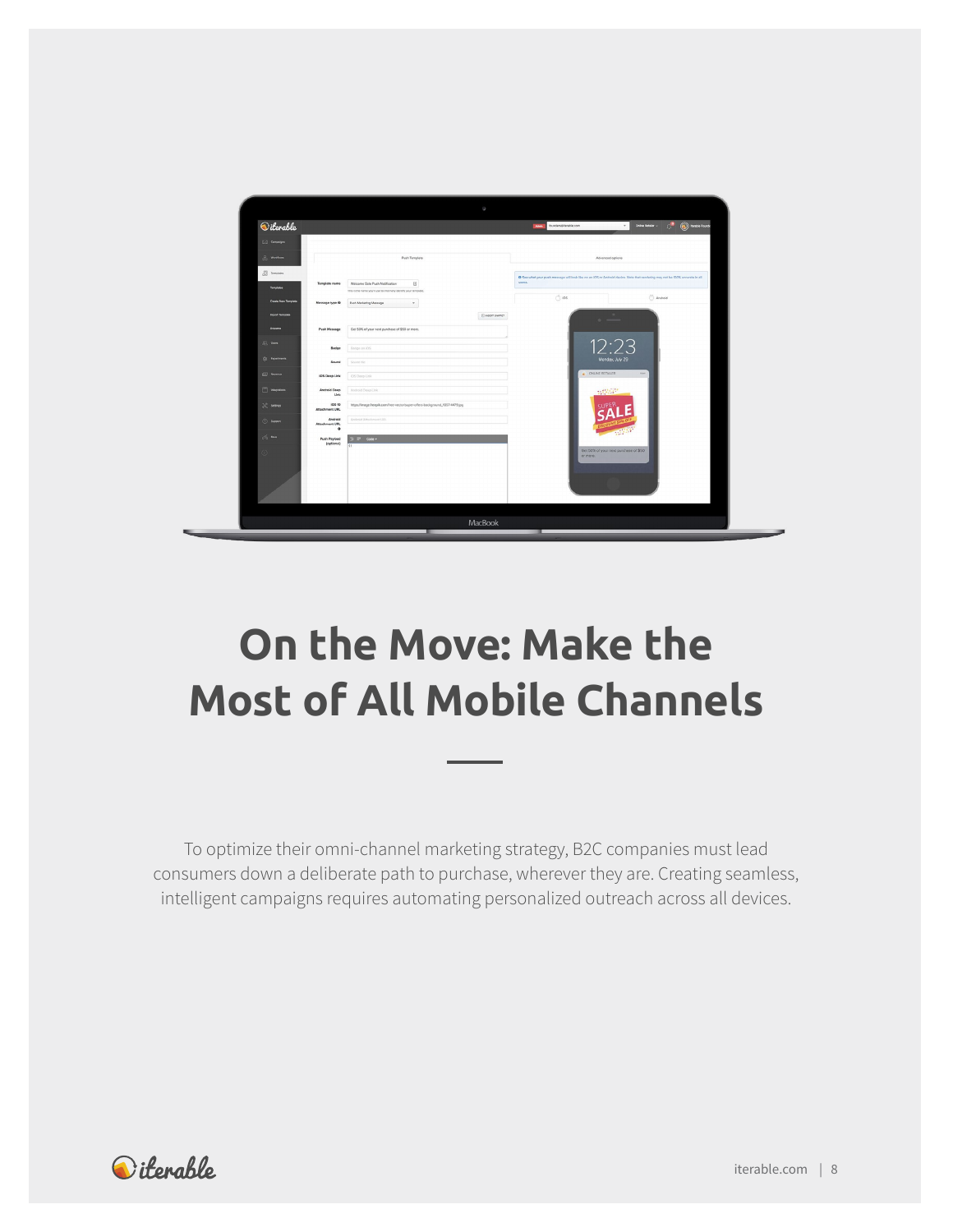### **Leverage these three channels to ensure you're maximizing returns on mobile.**



### **SMS**

90 percent of all text messages are read within [three minutes](https://www.tatango.com/blog/sms-open-rates-exceed-99/) of being received, making SMS a captivating marketing channel. Keep your calls to action either transactional or promotional in nature, so your customers can easily distinguish between a shipping confirmation and the latest deal. Be conscious of when customers are most receptive to messages—great content won't matter if it's perceived as an interruption.



### **Rich Push Notifications**

Push notifications have become more engaging with the addition of rich content like images, video and buttons. Now marketers can create interactive mobile content that uniquely appeal to customers based on real-time behaviors. Share special promotions, send alerts and request product reviews—the possibilities for rich push are nearly endless. This channel's interactive nature creates a powerful way to encourage, entice and inform.



#### **In-App Notifications**

Triggering in-app notifications can [increase](https://www.elitemcommerce.com/push-notifications-in-app-messages-increases-app-marketing-roi/) conversion rates up to 400 percent. Whether they're used to offer time-sensitive discounts or remind customers of their loyalty status, targeted in-app messages can be extremely effective at improving mobile engagement and driving increased revenue. Measure in-app metrics, such as pageviews, clicks and conversions to gain a holistic view of notification success rates.

These mobile channels open a new realm of marketing opportunities, but such intimate methods of engaging consumers can either help or hurt the omni-channel headway you're making. Test on mobile responsibly and keep your customers' sentiment top of mind.



56% of consumer traffic to top U.S. websites comes from [mobile](http://marketingland.com/mobile-top-sites-165725) devices.

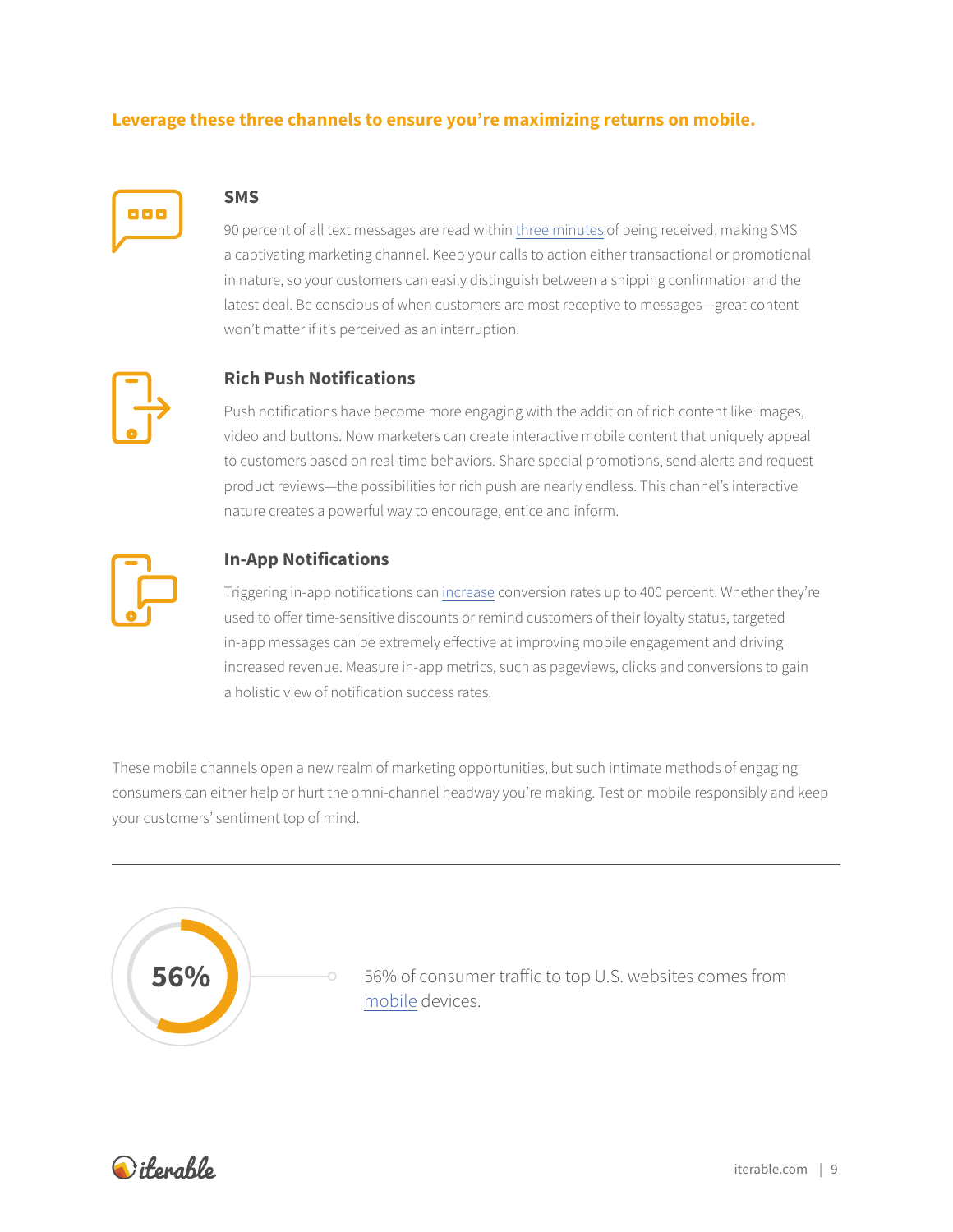| <b>Ed Campaigns</b><br>Templates > Create a new template<br>$\frac{1}{\sqrt{11}}$ Workflows<br>Create a new template<br>Templates<br><b>Templates</b><br>Hello,<br>Template created on Thu, Sep 07 2017, 10:26<br>Template<br>name<br>This is the name you'll use to internally identify your web push template.<br>World!<br>Create New Template<br>New Project<br>E INSERT SNIPPET<br><b>Import Template</b><br>Snippets<br>Notification<br>Hello,<br>Title<br>$50$ Users<br>World!<br>Notification<br>Body<br>St Experiments<br><b>D</b> Reverus<br>Icon<br>https://static.lterable.com/assets/img/logo.png<br>Click<br>https://iterable.com<br>Action O<br>$\frac{\sqrt{3}}{6\sqrt{6}}$ . Seeings<br>$\oslash$ Support<br>Last saved a few seconds ago<br>CICLONE TEMPLATE A SEND PROOF . PREVIEW WITH DATA<br>& SEE REVISIONS & EXPORT AS HTML<br>$65$ Bars | <i><b>Oiterable</b></i> | Admin | bryan@berable.com | New Project v<br>$\tau$ | $\Delta$<br><b>Iterable Founders &gt;</b> |
|------------------------------------------------------------------------------------------------------------------------------------------------------------------------------------------------------------------------------------------------------------------------------------------------------------------------------------------------------------------------------------------------------------------------------------------------------------------------------------------------------------------------------------------------------------------------------------------------------------------------------------------------------------------------------------------------------------------------------------------------------------------------------------------------------------------------------------------------------------------|-------------------------|-------|-------------------|-------------------------|-------------------------------------------|
|                                                                                                                                                                                                                                                                                                                                                                                                                                                                                                                                                                                                                                                                                                                                                                                                                                                                  |                         |       |                   |                         |                                           |
|                                                                                                                                                                                                                                                                                                                                                                                                                                                                                                                                                                                                                                                                                                                                                                                                                                                                  |                         |       |                   |                         |                                           |
|                                                                                                                                                                                                                                                                                                                                                                                                                                                                                                                                                                                                                                                                                                                                                                                                                                                                  |                         |       |                   |                         |                                           |
|                                                                                                                                                                                                                                                                                                                                                                                                                                                                                                                                                                                                                                                                                                                                                                                                                                                                  |                         |       |                   |                         |                                           |
|                                                                                                                                                                                                                                                                                                                                                                                                                                                                                                                                                                                                                                                                                                                                                                                                                                                                  |                         |       |                   |                         |                                           |
|                                                                                                                                                                                                                                                                                                                                                                                                                                                                                                                                                                                                                                                                                                                                                                                                                                                                  |                         |       |                   |                         |                                           |
|                                                                                                                                                                                                                                                                                                                                                                                                                                                                                                                                                                                                                                                                                                                                                                                                                                                                  |                         |       |                   |                         |                                           |
|                                                                                                                                                                                                                                                                                                                                                                                                                                                                                                                                                                                                                                                                                                                                                                                                                                                                  |                         |       |                   |                         |                                           |
|                                                                                                                                                                                                                                                                                                                                                                                                                                                                                                                                                                                                                                                                                                                                                                                                                                                                  |                         |       |                   |                         |                                           |
|                                                                                                                                                                                                                                                                                                                                                                                                                                                                                                                                                                                                                                                                                                                                                                                                                                                                  |                         |       |                   |                         |                                           |
|                                                                                                                                                                                                                                                                                                                                                                                                                                                                                                                                                                                                                                                                                                                                                                                                                                                                  |                         |       |                   |                         |                                           |
|                                                                                                                                                                                                                                                                                                                                                                                                                                                                                                                                                                                                                                                                                                                                                                                                                                                                  |                         |       |                   |                         |                                           |
|                                                                                                                                                                                                                                                                                                                                                                                                                                                                                                                                                                                                                                                                                                                                                                                                                                                                  |                         |       |                   |                         |                                           |
|                                                                                                                                                                                                                                                                                                                                                                                                                                                                                                                                                                                                                                                                                                                                                                                                                                                                  |                         |       |                   |                         |                                           |
|                                                                                                                                                                                                                                                                                                                                                                                                                                                                                                                                                                                                                                                                                                                                                                                                                                                                  |                         |       |                   |                         |                                           |
|                                                                                                                                                                                                                                                                                                                                                                                                                                                                                                                                                                                                                                                                                                                                                                                                                                                                  |                         |       |                   |                         |                                           |
|                                                                                                                                                                                                                                                                                                                                                                                                                                                                                                                                                                                                                                                                                                                                                                                                                                                                  |                         |       |                   |                         |                                           |
|                                                                                                                                                                                                                                                                                                                                                                                                                                                                                                                                                                                                                                                                                                                                                                                                                                                                  |                         |       |                   |                         |                                           |

## **Embrace the Browser: Power Up With Web Push**

Web push notifications are a critical new addition to the modern marketer's omni-channel strategy. These personalized browser messages can be a highly effective way to reach your customers in real time and encourage them into taking immediate action.

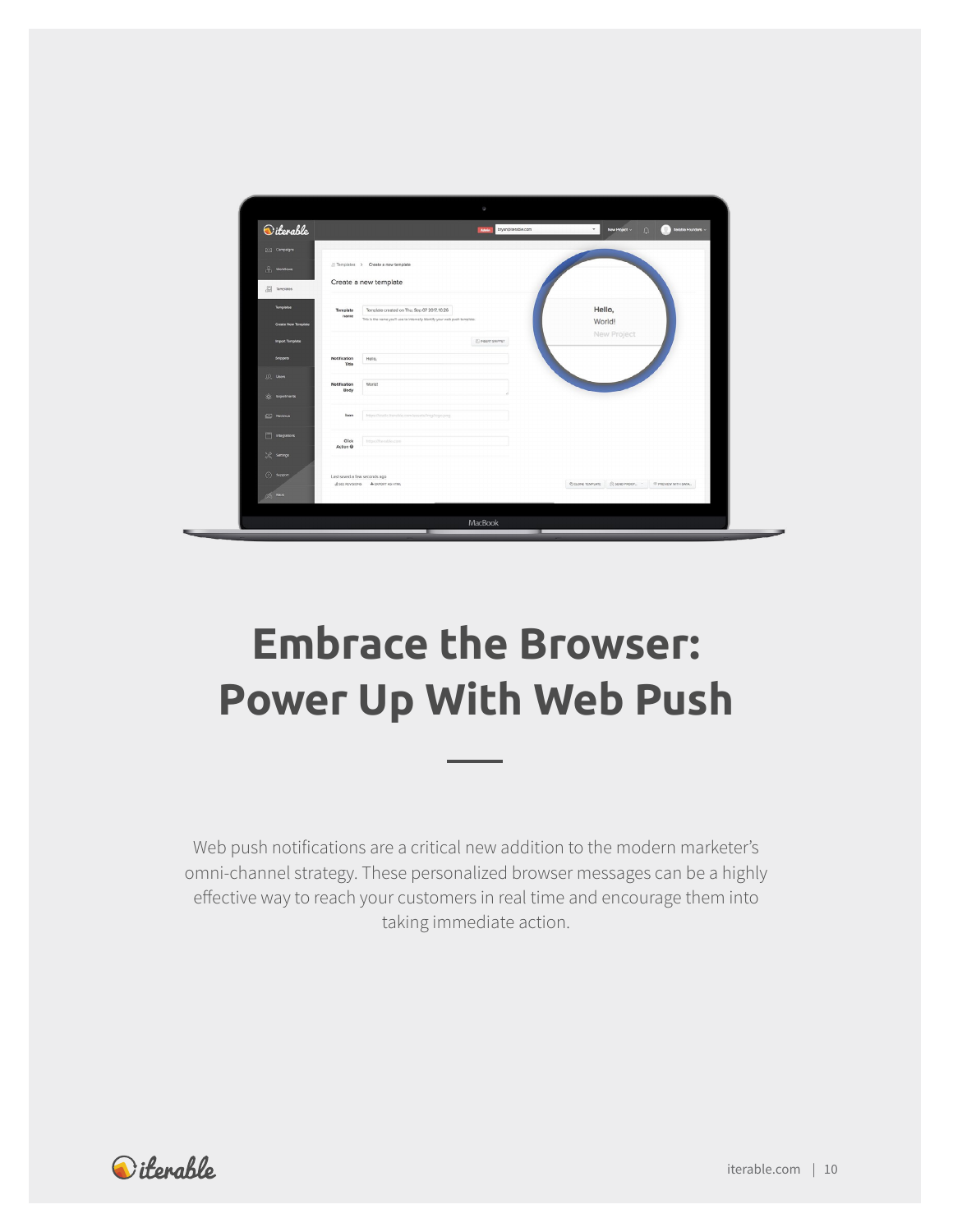## **Here are three best practices to bear in mind when building your web push strategy.**



#### **Master the Opt-In**

Like with email and mobile channels, users first need to opt in to receive web push notifications. As a relatively new and unfamiliar communication method, many consumers will simply click no without hesitation. The solution is education. Inform customers of the personalized experience they'll receive: time-sensitive or location-based offers, account information and more. Communicate the value early and often to increase your chances of gaining their push permission.



### **Timing is Everything**

The power of web push is its immediacy, but this can also be its undoing. A rookie mistake, for instance, would be to disregard your subscriber's own time zone. Mistimed messages are irrelevant and quickly categorized as unwelcome spam. Behaviorally triggered push notifications will triumph over out-of-context batched blasts. Maximize engagement by keying on the right moments to share your message.



#### **Earn Your Space**

Strive to add value to your customers' experience without being a disruptive pop-up. Think holistically about the different inflection points of the customer journey to determine what would encourage higher engagement. The more personalized your push becomes, the more relevant and valuable your message will be to each user.

Web push is one of the most exciting marketing channels out there for growth marketers. Such an intensely personal form of communication holds incredible potential if used correctly. Many brands have yet to capitalize on this medium, but the value speaks for itself.



On average, 15% of unique visitors of a website [opt-in](https://relevance.com/the-genius-of-delivering-content-via-web-push-notifications/) to receive web push notifications, but 94% of those who do remain subscribed.

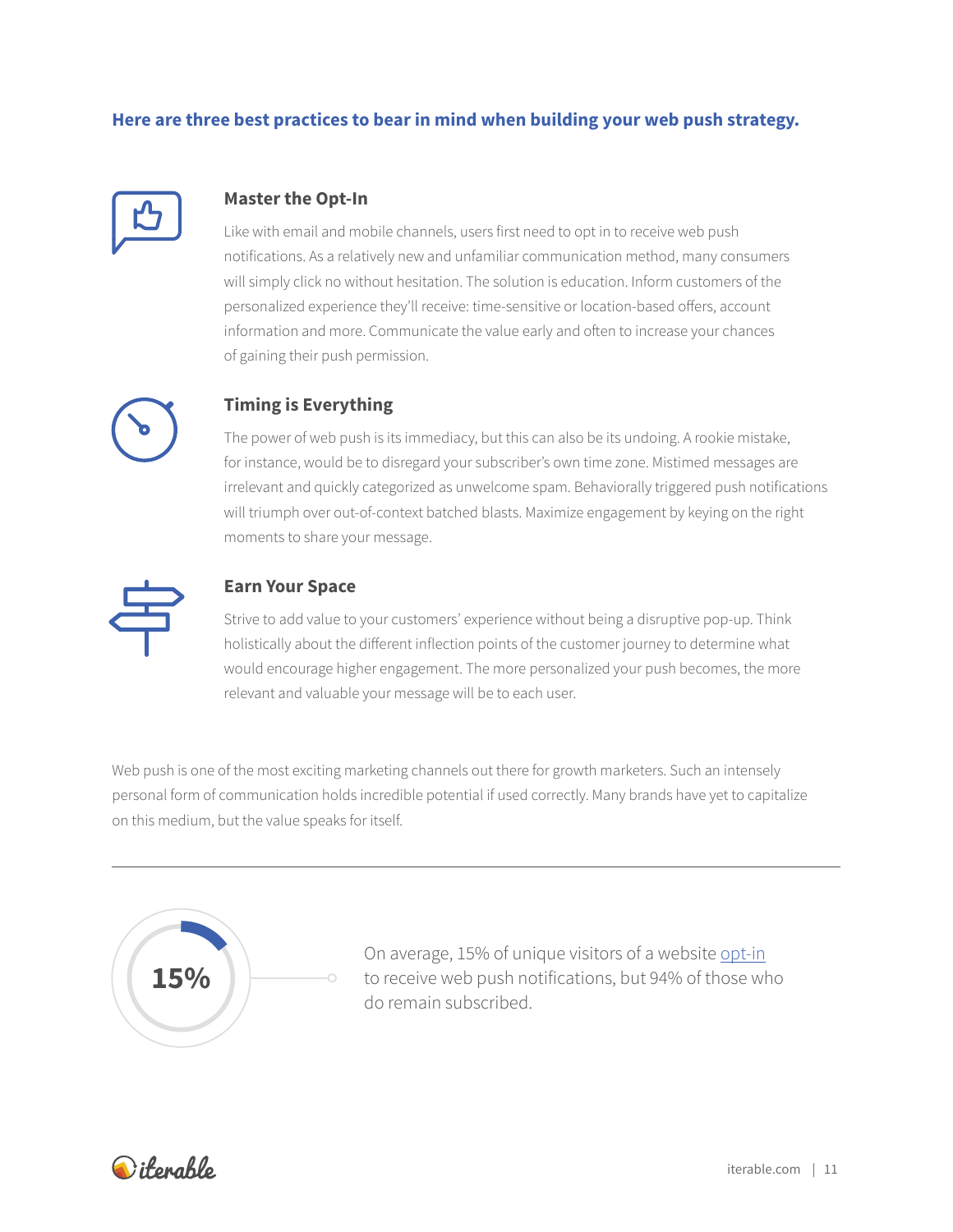

## **Keys to the Kingdom: Maximizing Social Data Returns**

By gaining access to the social media lives of consumers, marketers are granted unprecedented personal data to better shape and tailor immersive brand experiences. Social data is full of incredibly rich insights that can help you boost your omni-channel relevance like never before.

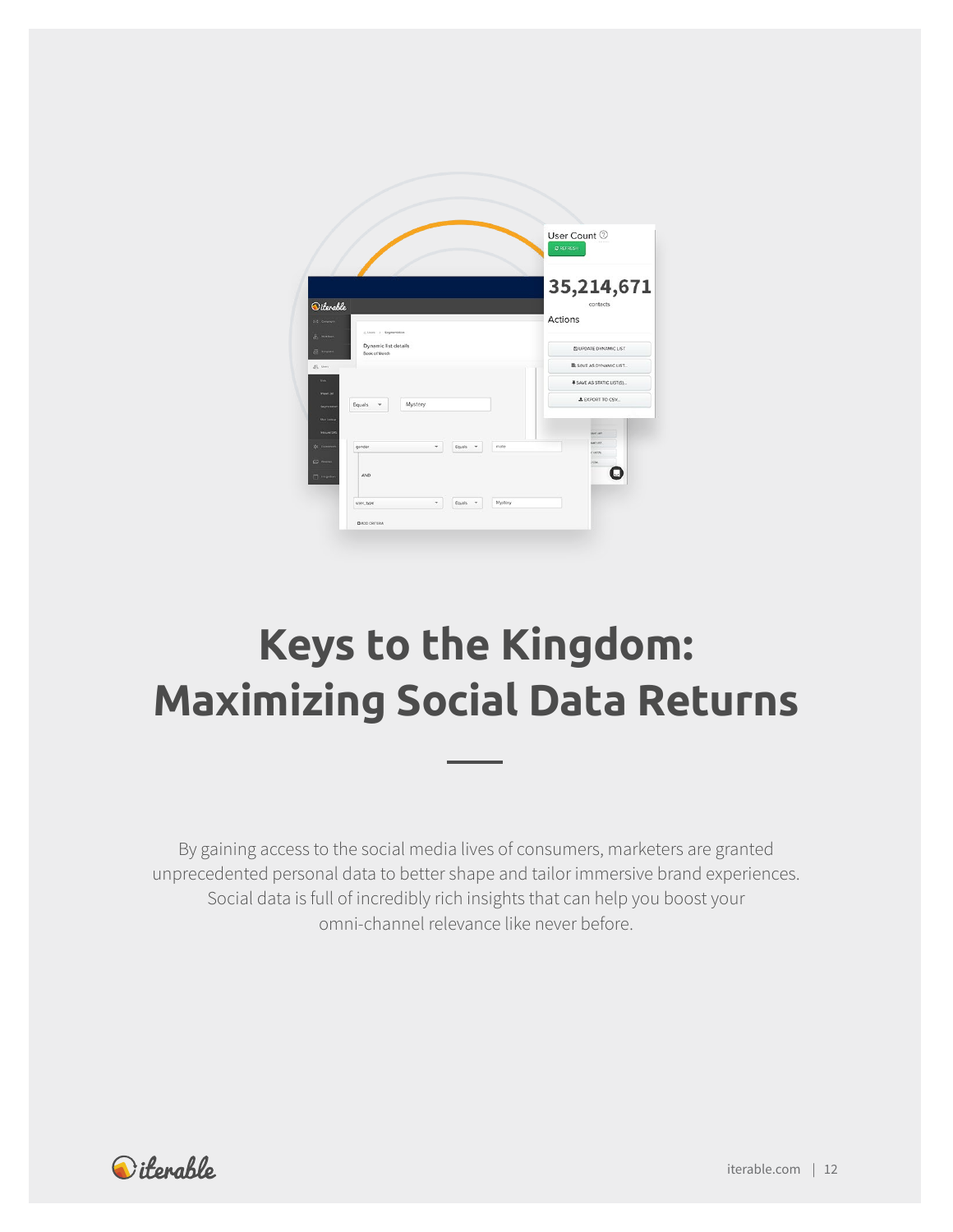## **Here are three key benefits to leveraging social media to trigger automated, intelligent campaigns.**



## **Next-Level Targeting**

With customer profiles enriched by social data, it's possible to segment campaigns using hyper-specific characteristics. Target these unique groups with interest-driven content they identify with and will readily consume. Real-time social data streams keep you "in the know" of your customers' evolving tastes, interests, preferences and behaviors; the more you understand their nuances, the more message relevance you can provide.



### **Advantages of Attraction**

Consumers are naturally drawn to sensory-driven purchasing experiences and social media helps brands key in on these preferential buying behaviors. Vivid imagery, eloquent messaging and interactive elements entice consumers to share, comment on and engage with branded content. Optimized content that is both rich in form and substance solidifies your value as a contributor worthy of re-engagement.



### **Future-Proof Your Relevance**

As new platforms enter the market, it is more pertinent than ever to rigorously test the bounds of your reach. What's hot in social media will rapidly change, so make sure your marketing technology can keep up. True omni-channel relevance requires getting the right message in front of the right people at the right time—explore all data variants as you fine-tune permutations of content and creative, regardless of what the kids are into these days.

The combination of first party, third party and social data streams will open new doors in the realm of presenting the most relevant content to each segment of your audience. As marketers better understand how to build robust subscriber profiles across all channels, their content will become more relevant and valuable as it is aligned with designated audiences.



Social platforms **account** for one in five minutes spent online in the U.S.

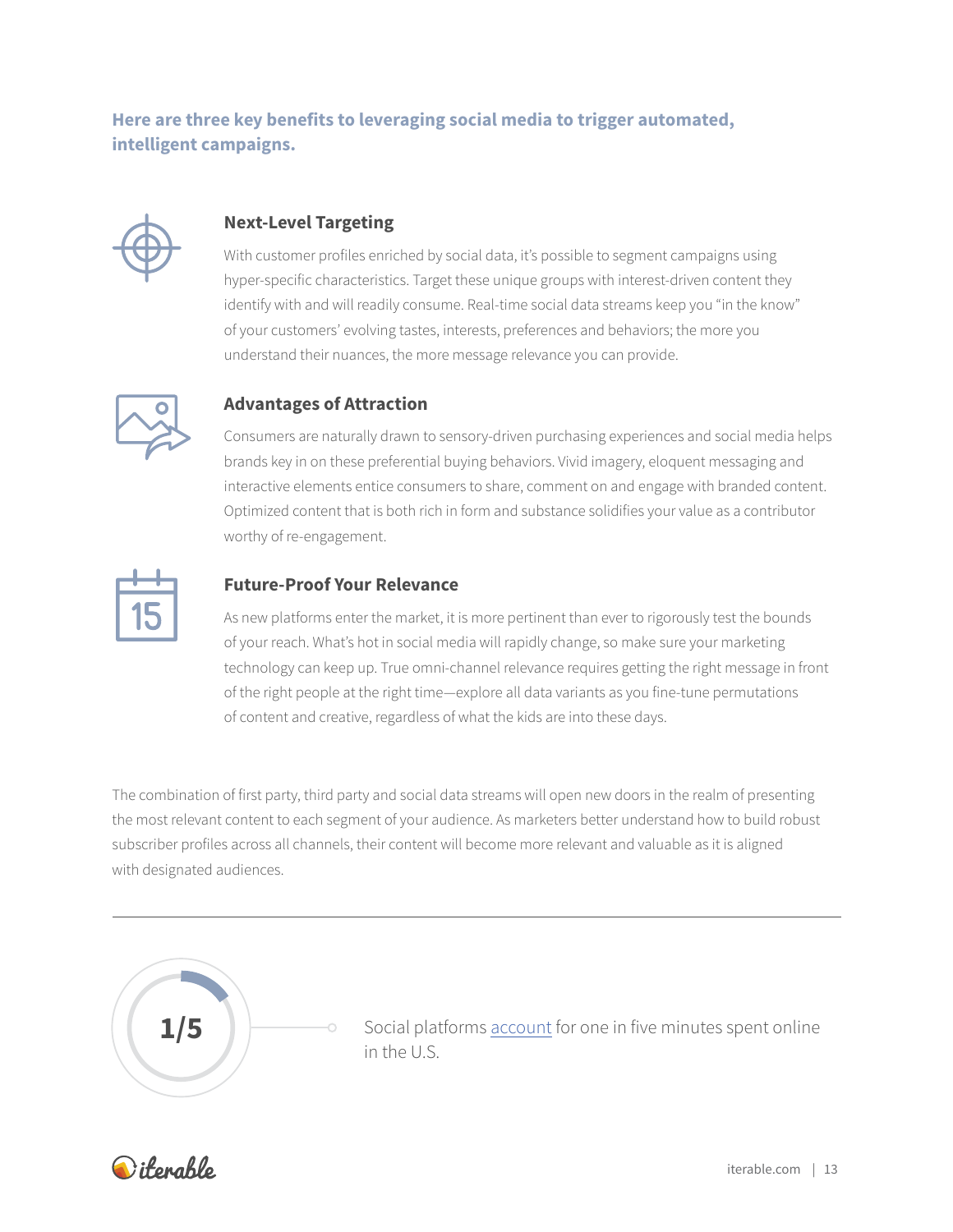## **Why Savvy Growth Marketers Choose Iterable**

It's estimated that today's marketer spends 90% of their time inside their marketing tools and only 10% on message and content creation. It's no wonder there is such a strong disconnect between marketers and consumers! Time that should be invested in nurturing experiences is usurped at an alarming rate by the tools designed to help them.

Iterable is the growth marketing platform that powers personalized omni-channel marketing at scale. Iterable captivates consumers with highly relevant and personalized messaging, activates campaigns on any type of internal and external customer data, and allows marketers to automate campaigns across all channels that matter to their consumer. Growth Marketers can use Iterable to quickly and intuitively build customer segments, build workflows, automate touch points, and test strategies at scale without engineering support.